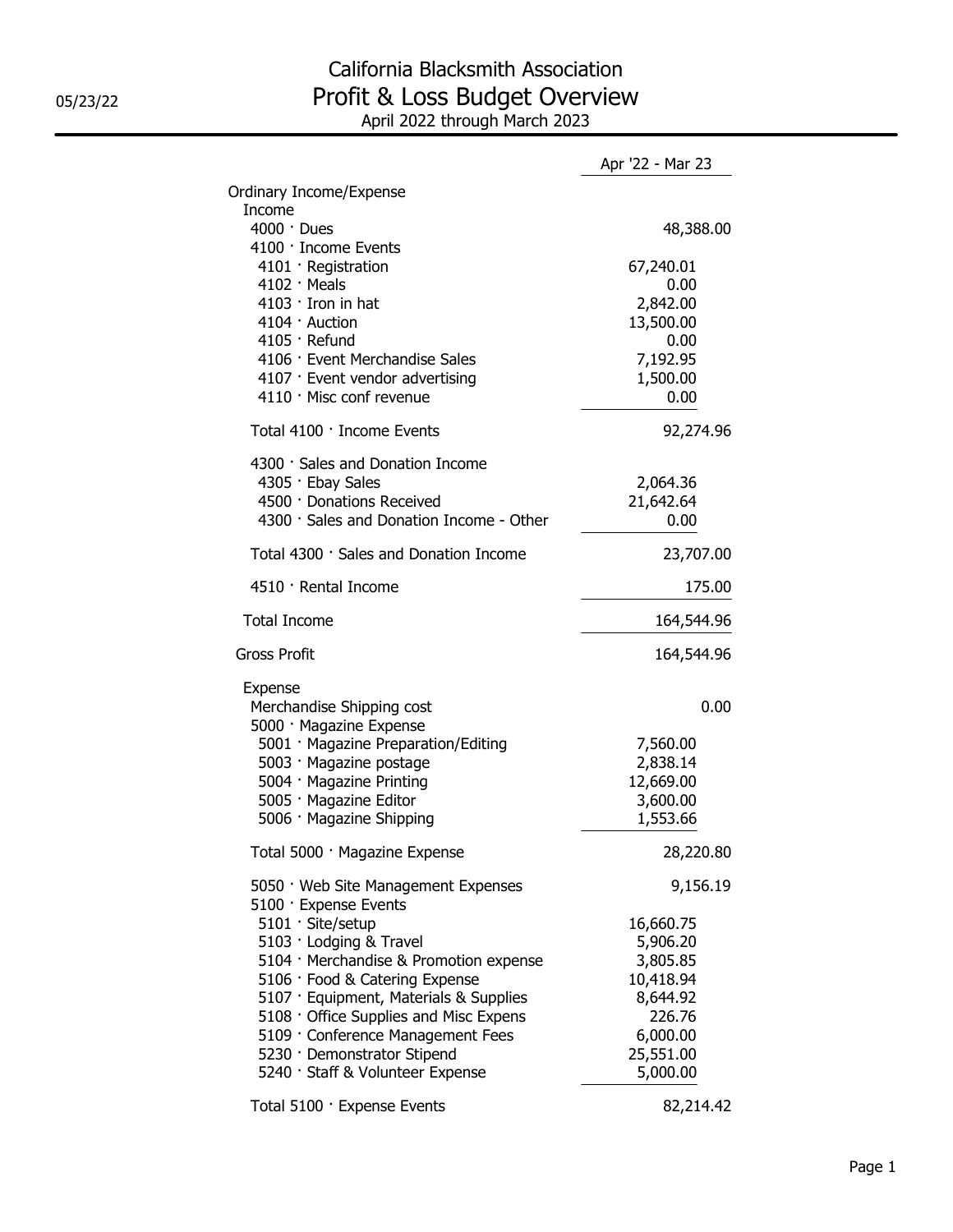## California Blacksmith Association 05/23/22 **Profit & Loss Budget Overview** April 2022 through March 2023

|                                              | Apr '22 - Mar 23 |
|----------------------------------------------|------------------|
| 5300 · Education/Instructor Training         |                  |
| 5075 · Rental Expense                        | 180.00           |
| 5304 · Instructor workshop materials         | 884.84           |
| 5305 · Misc. Ed. Expense                     | 6,000.00         |
| 5306 · Instructor Demonstrator               | 1,015.00         |
| 5307 · Education Chair Stipend               | 4,800.00         |
| 5500 · Library                               | 450.00           |
| 5800 · Safety                                | 250.00           |
| 5300 · Education/Instructor Training - Other | 300.00           |
| Total 5300 · Education/Instructor Training   | 13,879.84        |
| 5405 Grants and Scholarships                 | 4,000.00         |
| 6000 · Admin Expense                         |                  |
| 5650 · Promotions                            | 55.51            |
| 6010 · Bookkeeping Expense                   | 603.99           |
| 6011 · Tax Preparation                       | 1,300.00         |
| 6012 · Board meetings/travel                 | 500.00           |
| 6014 · Office Supplies                       | 66.85            |
| 6015 · Software Expense                      | 0.00             |
| 6016 · Postage                               | 8.04             |
| 6018 Officer Stipend Treas/Secretary         | 7,200.00         |
| $6020$ $\cdot$ Taxes & fees                  | 913.35           |
| 6030 · Bank charges                          | 55.58            |
| 6035 · Investment Account Charges            | 0.00             |
| 6040 · Credit Card Payment Fees              | 3,311.81         |
| 6060 · Membership Software                   | 2,052.00         |
|                                              | 0.00             |
| 6065 · Donations paid                        |                  |
| 6110 · Accident insurance                    | 0.00             |
| 6112 · D & O insurance                       | 0.00             |
| 6114 · Insurance General Liability           | 4,251.00         |
| 6125 · Shipping office supplies              | 16.00            |
| Total 6000 · Admin Expense                   | 20,334.13        |
| 66900 · Reconciliation Discrepancies         | 0.00             |
| 69800 · Uncategorized Expenses               | 0.00             |
| <b>Total Expense</b>                         | 157,805.38       |
| Net Ordinary Income                          | 6,739.58         |
| Other Income/Expense                         |                  |
| Other Income                                 |                  |
| Merchandise Shipping                         | 0.00             |
| 4400 · Other Income                          |                  |
| 4299 · Interest Income                       | 0.00             |
| 4420 · Dividend Income                       | 0.00             |
| 4400 · Other Income - Other                  | 0.00             |
| Total 4400 · Other Income                    | 0.00             |
| <b>Total Other Income</b>                    | 0.00             |
|                                              |                  |